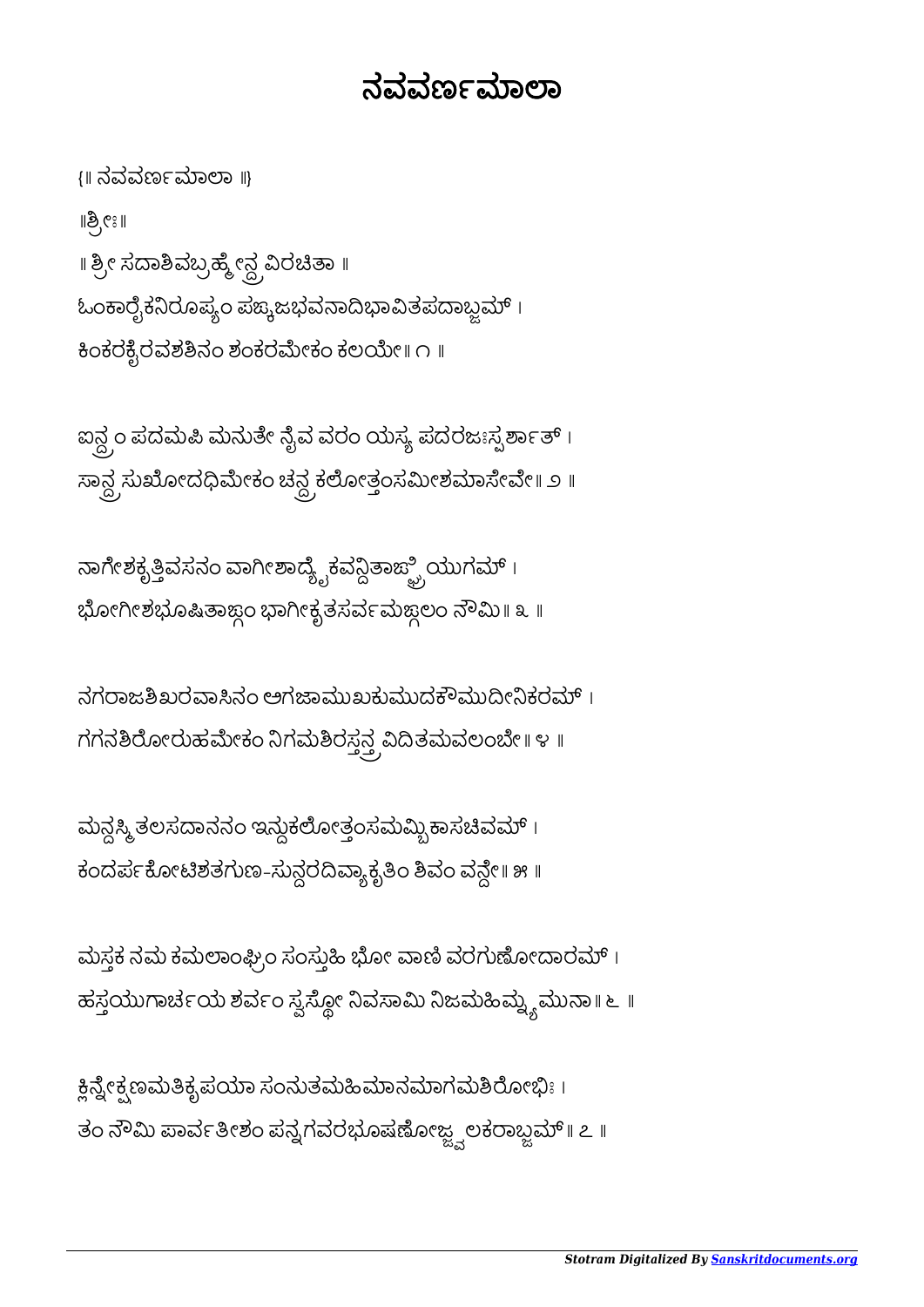ವಟವಿಟಪಿನಿಕಟನಿಲಯಂ ಕುಟಿಲಜಟಾಘಟಿತಹಿಮಕರೋದಾರಮ್। ಕಟಿಲಸಿತಕರಟಿಕೃತ್ತಿಂ ನಿಟಿಲಾಮ್ಸಕಮೇಕಮಾಲಂಬೇ ॥೯ ॥

ವಾಮಾಙ್ಕಕಲಿತಕಾನ್ಗಂ ಕಾಮಾನ್ಗಕಮಾದಿದೈವತಂ ದಾನ್ಗಮ್ । ಭೂಮಾನನ್ದಘನಂ ತದ್ದಾಮ ಕಿಮಪ್ಯನ್ತರಾನ್ತರಂ ಭಾತಿ॥ ೧೦ ॥

ಯದಪಾಙ್ಗಿತಾತ್ಪ್ರಬೋಧಾತ್ಪದಮಲಭೇಽಖಣ್ಣಿತಾತ್ಮ ಮಾತ್ರಮಹಮ್ । ಸದಯಂ ಸಾಂಬಶಿವಂ ತಂ ಮದನಾನ್ಗಕಮಾದಿದೈವತಂ ನೌಮಿ ॥ ೧೧ ॥

ಸೌಸ್ವಾತಿಕಮಮೃತಜಲೈಃ ಸುಸ್ಮಿ ತವದನೇನ್ದುಸಮುದಿತದಿಗನ್ಗಮ್ । ಸಂಸ್ಥುತಮಮರಗಣೈಸ್ಗಂ ನಿಸ್ತುಲಮಹಿಮಾನಮಾನತೋಽಸ್ಮಿ ಶಿವಮ್॥ ೧೨ ॥

ನವರ್ವೂಮಾಲಾಸ್ತುತಿಮೇತಾಮಾದಿದೇಶಿಕೇನ್ದ ಸ್ಯ । ಾರಯತಃ ಾದುಃ ಸಕಲಕಾಾರಥ ಪಾ ಮುಃ॥ ೧೩ ॥

॥ ಇತಿ ಶ್ರೀ ಸದಾಶಿವಬ್ರಹ್ಮೇನ್ದ ವಿರಚಿತಾ ನವವರ್ಣಮಾಲಾ ಸಂಪೂರ್ಣಾ॥

Endoded by N. Balasubramanian bbalu@satyam.net.in

Please send corrections to sanskrit@cheerful.com

Last updated  $\overline{3}^6$ odav

http://sanskritdocuments.org

Navavarnamala Lyrics in Kannada PDF % File name : navarNamAlA.itx % Category : varNamAlA % Location : doc\ shiva % Author : sadAshivabrahmendra % Language : Sanskrit